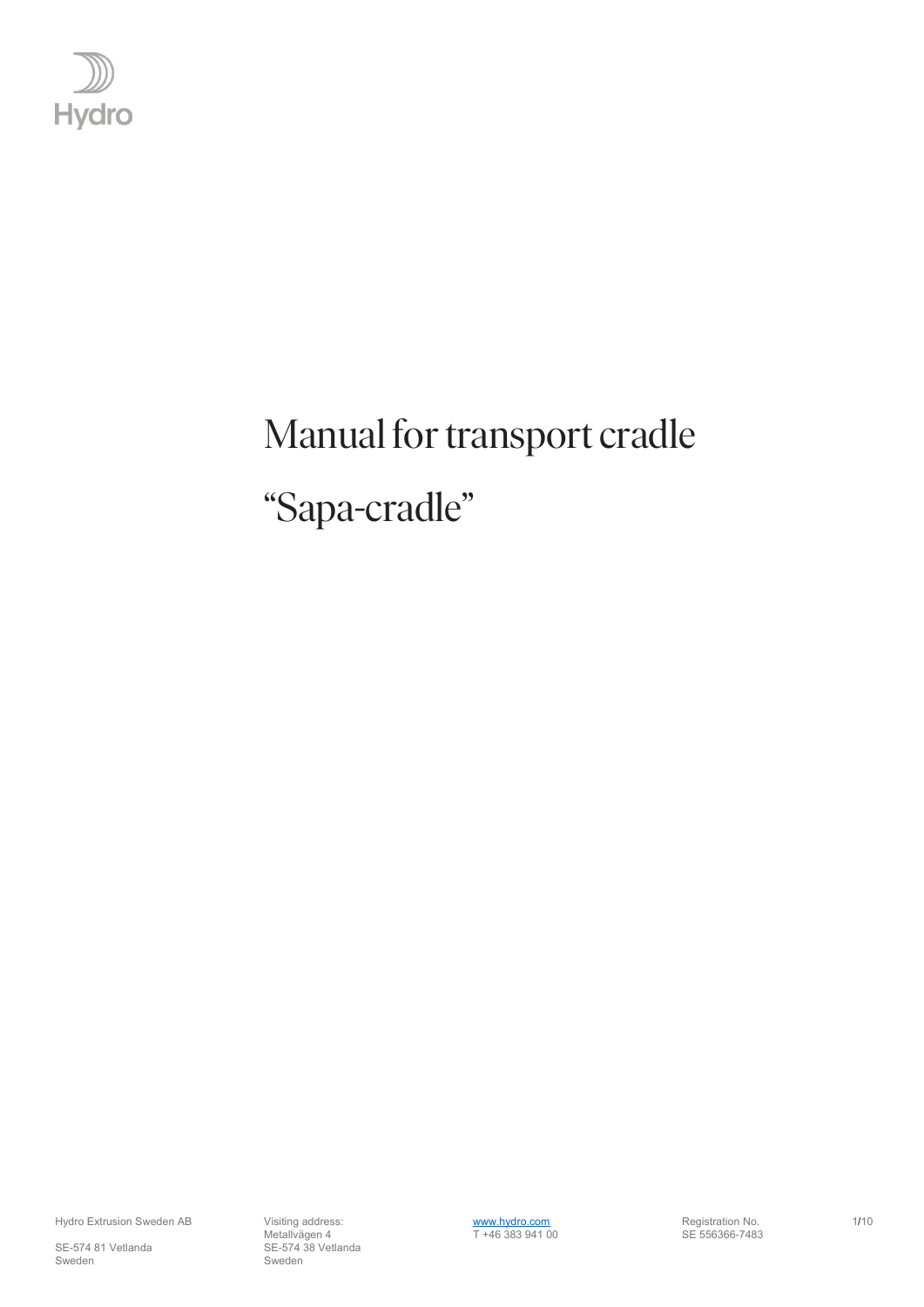# Table of content

| 1.  |  |  |  |
|-----|--|--|--|
| 2.  |  |  |  |
| 3.  |  |  |  |
| 4.  |  |  |  |
| 5.  |  |  |  |
| 6.  |  |  |  |
| 6.1 |  |  |  |
| 6.2 |  |  |  |
| 6.3 |  |  |  |
| 6.4 |  |  |  |
| 6.5 |  |  |  |
| 7.  |  |  |  |
| 8.  |  |  |  |
| 9.  |  |  |  |
|     |  |  |  |
|     |  |  |  |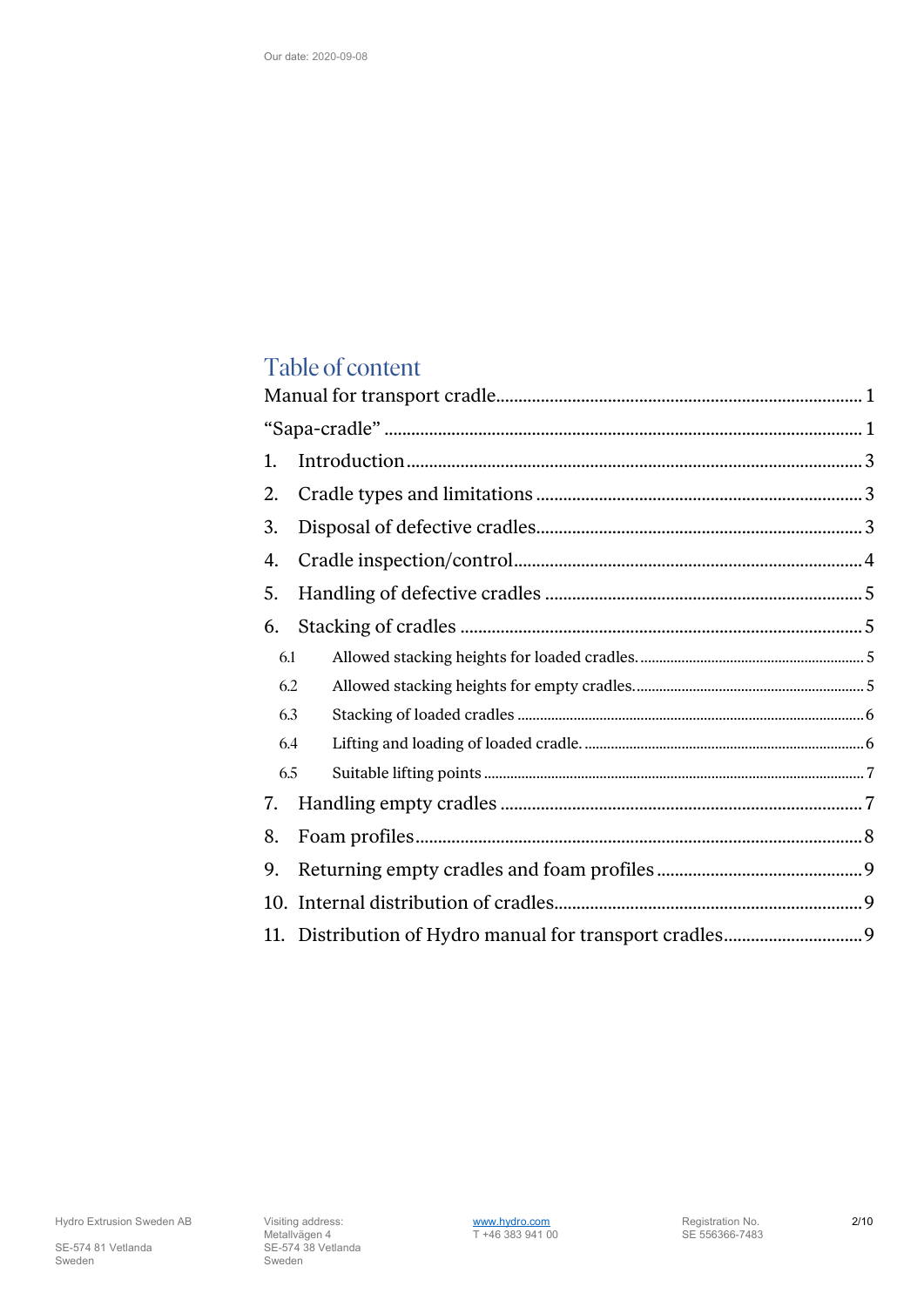#### <span id="page-2-0"></span>1. **Introduction**

Hydro's profiles can be delivered and handled in special purpose-built transport cradles, called Sapa-cradles.

Sapa-cradle are Hydro's property and the cradles can be rented to other companies after a special agreement is made.

This manual regulates the use and safety regulations for handling these Sapa cradles.

## <span id="page-2-1"></span>2. **Cradle types and limitations**

This manual applies to "Vetlanda type" transport cradles, see drawing page 11 of the manual.

It is not allowed to use Hydro's transport cradles for deliveries outside Sweden, Norway, Denmark Finland and Lithuania. It is also not allowed to use the transport cradles for further delivery to third parties without Hydro's written approval.

| <b>Type</b>        | Length    | Heigth          |
|--------------------|-----------|-----------------|
| Cradle             | 4 meters  | 40 cm           |
| Cradle 6m          | 6 meters  | 40 cm           |
| <b>Half cradle</b> | 4 meters  | $20 \text{ cm}$ |
| Long cradle        | $10 - 12$ | $40 \text{ cm}$ |
|                    | meters    |                 |

#### <span id="page-2-2"></span>3. Disposal of defective cradles

Cradles must be controlled in each operational step. Damaged or deformed cradle that could cause personal injury or material damage should be taken out of production.

Cradle inspection should be carried out by everyone who comes into contact with cradles. Supervisors are responsible for ensuring that control and sorting are actually carried out.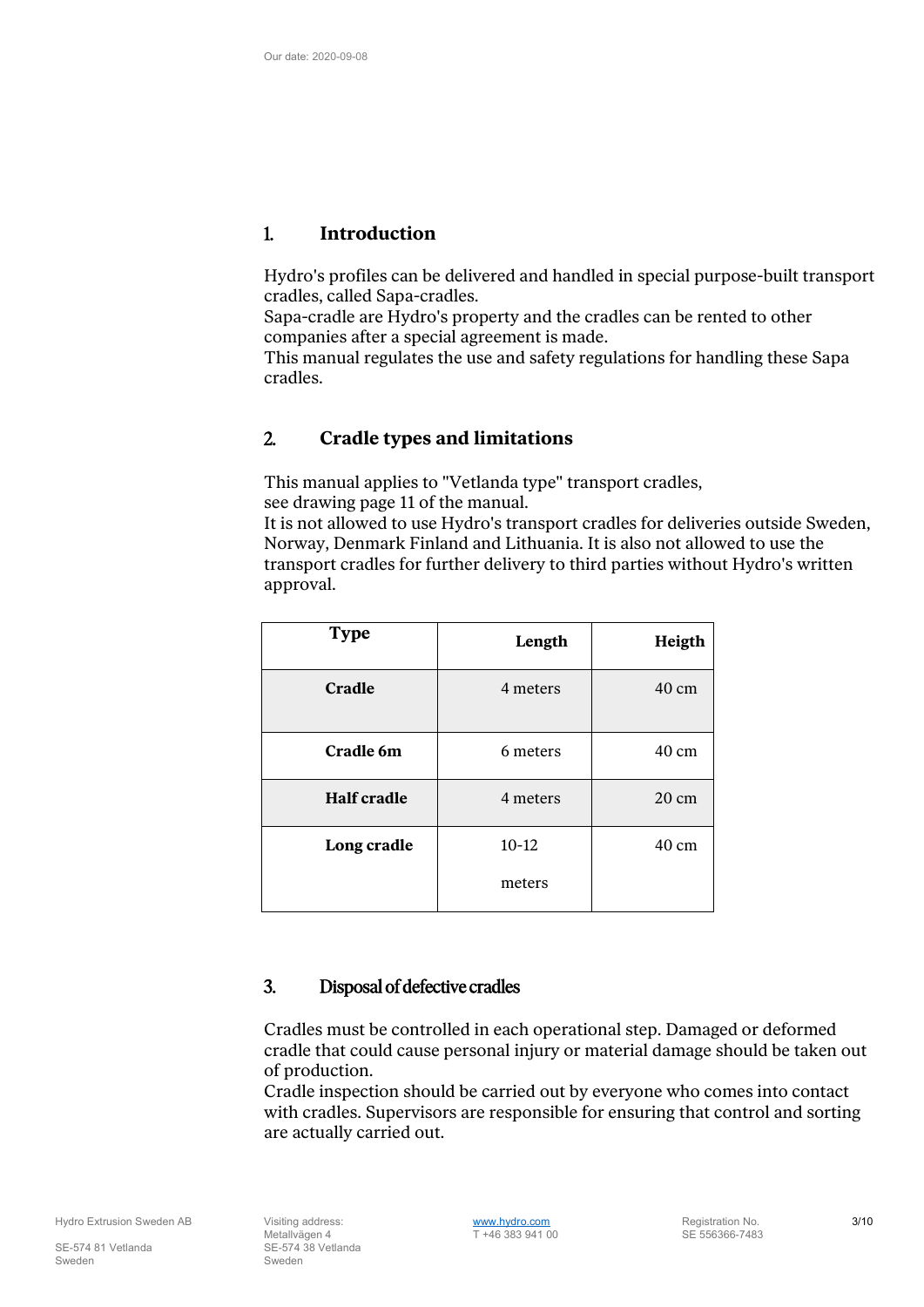Anyone who detects a defective / damaged cradle is responsible for removing the cradle from production.

In case of minor damage to the cradle, make sure that the cradle is marked so that the department that receives the cradle can take it out of production when it is emptied. The cradle should be marked with a yellow safety tag on the handlebar or around the bar next to the handlebar, on both long sides. Alternatively, marking can be done with yellow chalk on the guide pin on both long sides.

In case of major damage to the cradle, authorized personnel may decide whether to reload before moving. It is easier to repair a cradle if it is taken out of production before the damage becomes too extensive. Damaged cradles should be stacked together.

#### <span id="page-3-0"></span>4. **Cradle inspection/control**



Lifting ears (1) should not be missing, folded or otherwise deformed. All guide pins (2) at both ends of the cradle must be in place. They should not be curved so that their function deteriorates.

All welds must be intact. The cradle sides should not be folded in or out so that the stacking function is impaired or the handling of the cradle on the overhead crane or with cradle loaders is made more difficult or impossible. Vertical bars (3) must be located under each lifting ear / guide pin. The cradle should not have defects / damage that make it unstable during handling and stacking or otherwise impair its function. Form errors mean that the cradle is longitudinally curved, twisted or has curved tubes so that the cradle becomes uneven. The cradle should not have strong rust attacks or cracking which affect the strength of, for example, weld joints.

#### Warning sign

The text on the sign must be legible, otherwise the cradle is considered defective and should be marked in accordance with the instructions in Chapter 2.

Sweden Sweden Sweden Sweden Sweden Sweden Sweden Sweden Sweden Sweden Sweden Sweden Sweden Sweden Sweden Sweden

Hydro Extrusion Sweden AB Visiting address:<br>Metallyägen 4 10 views von 17 +46 383 941 00 SE 556366-7483 Metallvägen 4  $\overline{T} +4638394100$ SE-574 81 Vetlanda SE-574 38 Vetlanda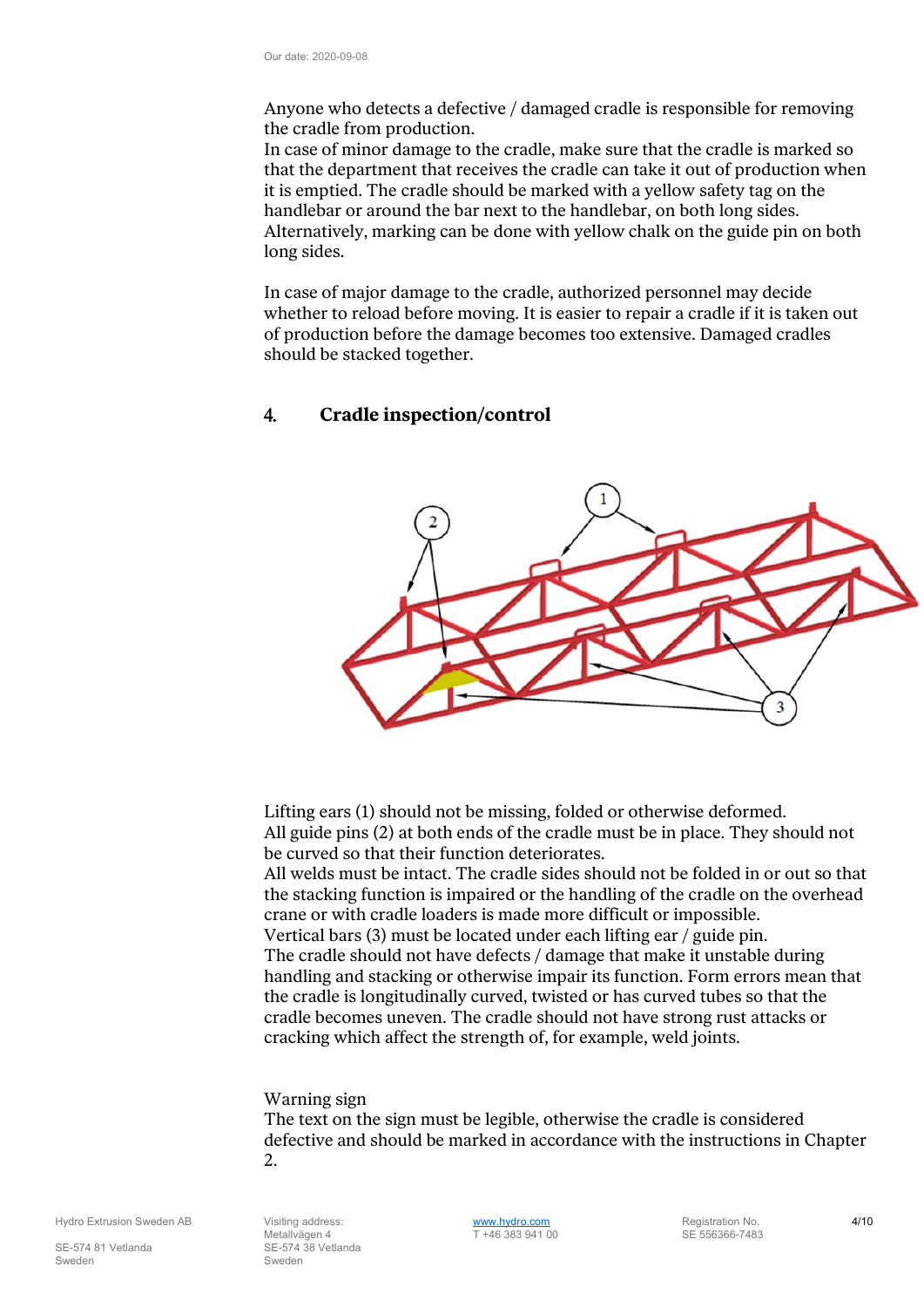

# <span id="page-4-0"></span>5. **Handling of defective cradles**

Broken cradles should be removed and not used. A well-marked assembly point for broken cradles should be found at all factory facilities.

The assembly point for broken cradles should be separated from other stored cradles to prevent damaged cradles from being mixed with correctly functioning cradles, and thus risk being taken into production by mistake. The personnel concerned must be informed of the location and purpose of the gathering place.

Disposal of broken cradles for repair / scrap should be done regularly. Broken cradles should not be returned to Hydro. There is no cradle deposit / credit for defective cradles.

## <span id="page-4-1"></span>6. **Stacking of cradles**

# <span id="page-4-2"></span>6.1 **Allowed stacking heights for loaded cradles.**

| Number of         | <b>Comments</b>                                                      |
|-------------------|----------------------------------------------------------------------|
| cradles in height |                                                                      |
| $\bm{b}$          | Floor stacking                                                       |
|                   | When transported by trailer or by forklift truck in<br>factory halls |
|                   | Transport on manual trolleys                                         |

#### <span id="page-4-3"></span>6.2 **Allowed stacking heights for empty cradles.**

| Number of         | <b>Comments</b>                                 |
|-------------------|-------------------------------------------------|
| cradles in height |                                                 |
| 11                | Return freight by trailer                       |
| (folded together, |                                                 |
| see chapter 7)    |                                                 |
| 8                 | Outside                                         |
| 6                 | On the floor inside. Return freight by trailer. |
|                   | Transport by forklift truck inside or outside.  |
|                   | Transport on manual trolleys                    |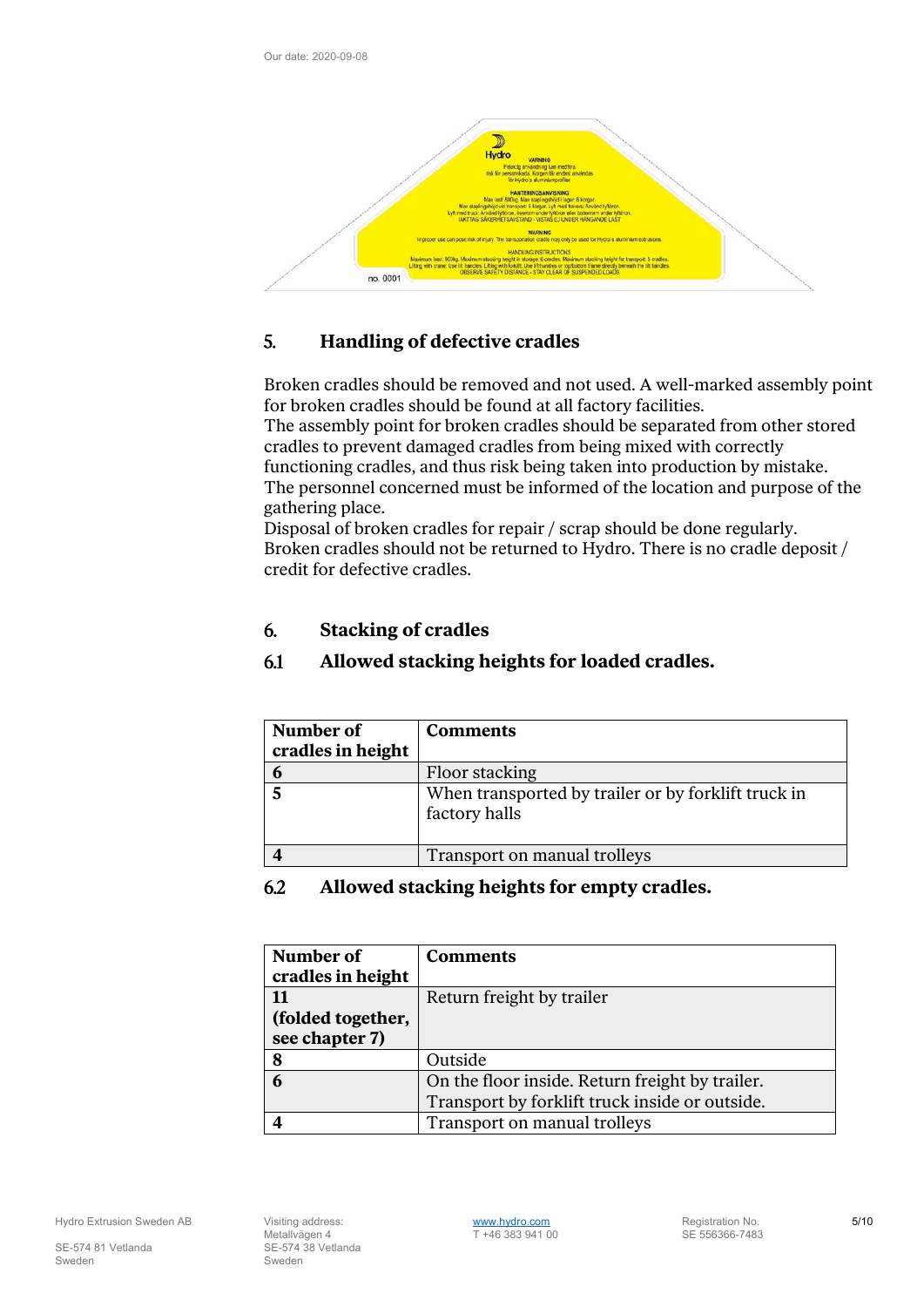## <span id="page-5-0"></span>6.3 **Stacking of loaded cradles**



To obtain a stable stack, cradles with high weight, long profiles and / or profiles with heavy deflection outside the cradle should be placed in the bottom of the stack. Cradles with lower weight are stacked on top. This is especially important when loading for transport and extremely important for long distance transport.

Cradles stacked on distance blocks.

Wooden blocks may only be laid between the floor and the cradle. They should not be used as shims inside a stack.

If you place a cradle stack on wooden blocks / pallets to enable truck lift of whole stack, the bases should be placed according to one of the alternatives below.



#### <span id="page-5-1"></span>6.4 **Lifting and loading of loaded cradle.**

Sapa cradles may only be used for Hydro's aluminum profiles and within Sweden, Norway, Denmark Finland and Lithuania.

Max load: 800 kg per cradle.

Loaded cradle may only be lifted in the ears, overlays or in the subframe and then directly under the reinforcements.

Cradle or cradle stack may only be moved or towed over the floor with a forklift truck or similar if a slide rail is used.

It is important to use suitable load pushers when laterally moving the load on a flat surface. Pressure on the cradle should be applied to the middle of the lower part so that the force is evenly distributed. The load handler should be about 2 meters wide.

Take into account the safety distances when handling cradles. Personnel must never be under a hanging load. Incorrect use can result in the risk of injury.

Sweden Sweden Sweden Sweden Sweden Sweden Sweden Sweden Sweden Sweden Sweden Sweden Sweden Sweden Sweden Sweden

Hydro Extrusion Sweden AB Visiting address:<br>Metallyägen 4 1988 Metallyägen 4 1988 Metallyägen 4 1988 Metallyägen 4 1988 Metallyägen 4 1988 Metallyägen 4 19 Metallvägen 4 T +46 383 941 00 SE-574 81 Vetlanda SE-574 38 Vetlanda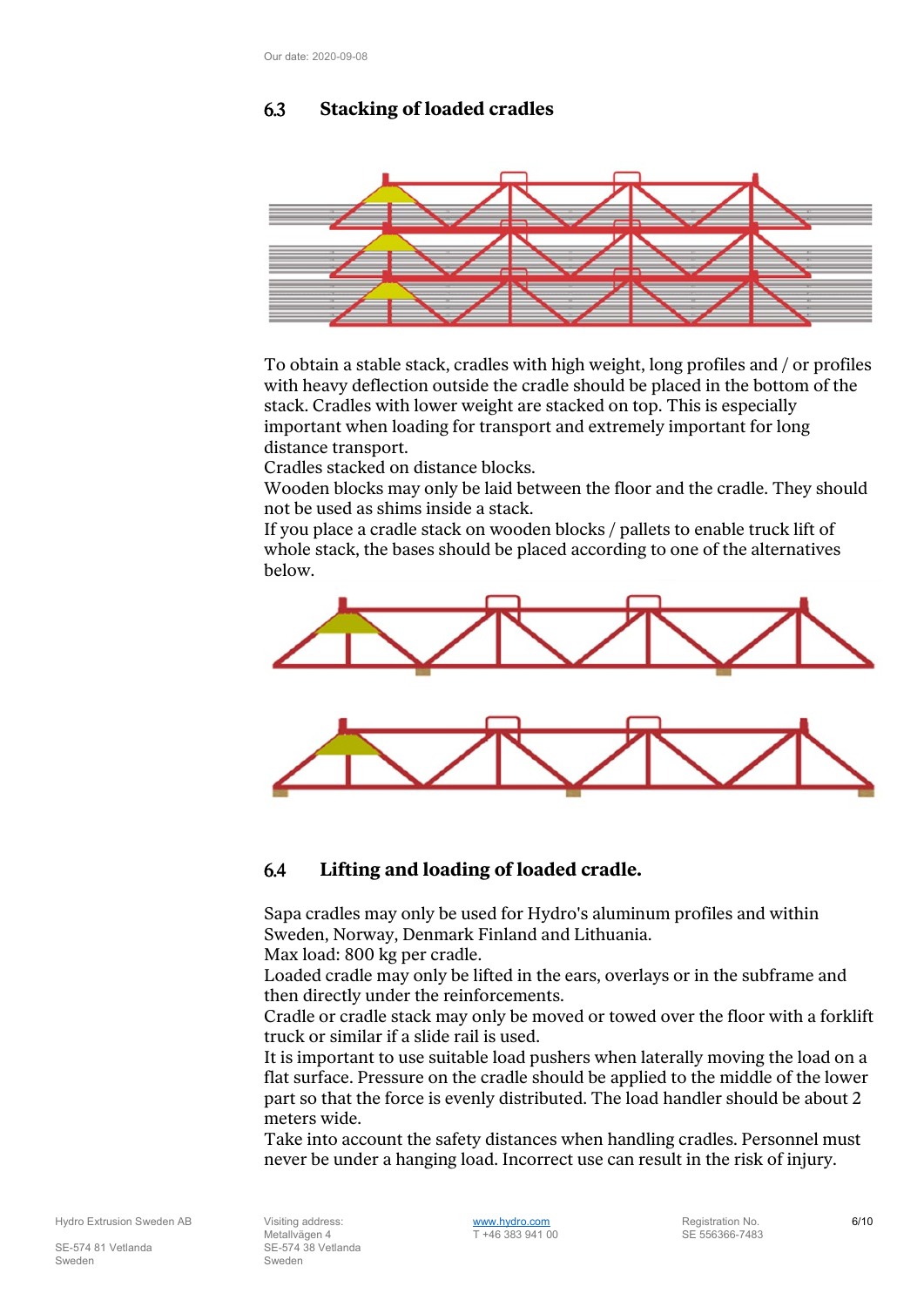

# <span id="page-6-0"></span>6.5 **Suitable lifting points**

## <span id="page-6-1"></span>7. **Handling empty cradles**

Empty cradles should be stacked on return to Hydro according to option 1, max. 11 cradles per stack, or option 2.

The cradles are to be strapped stack by stack. Tape, cargo sheets, etc. must be removed from the cradle before returning to Hydro.

Note that the yellow warning sign should not be covered.

SE-574 81 Vetlanda SE-574 38 Vetlanda Sweden Sweden Sweden Sweden Sweden Sweden Sweden Sweden Sweden Sweden Sweden Sweden Sweden Sweden Sweden Sweden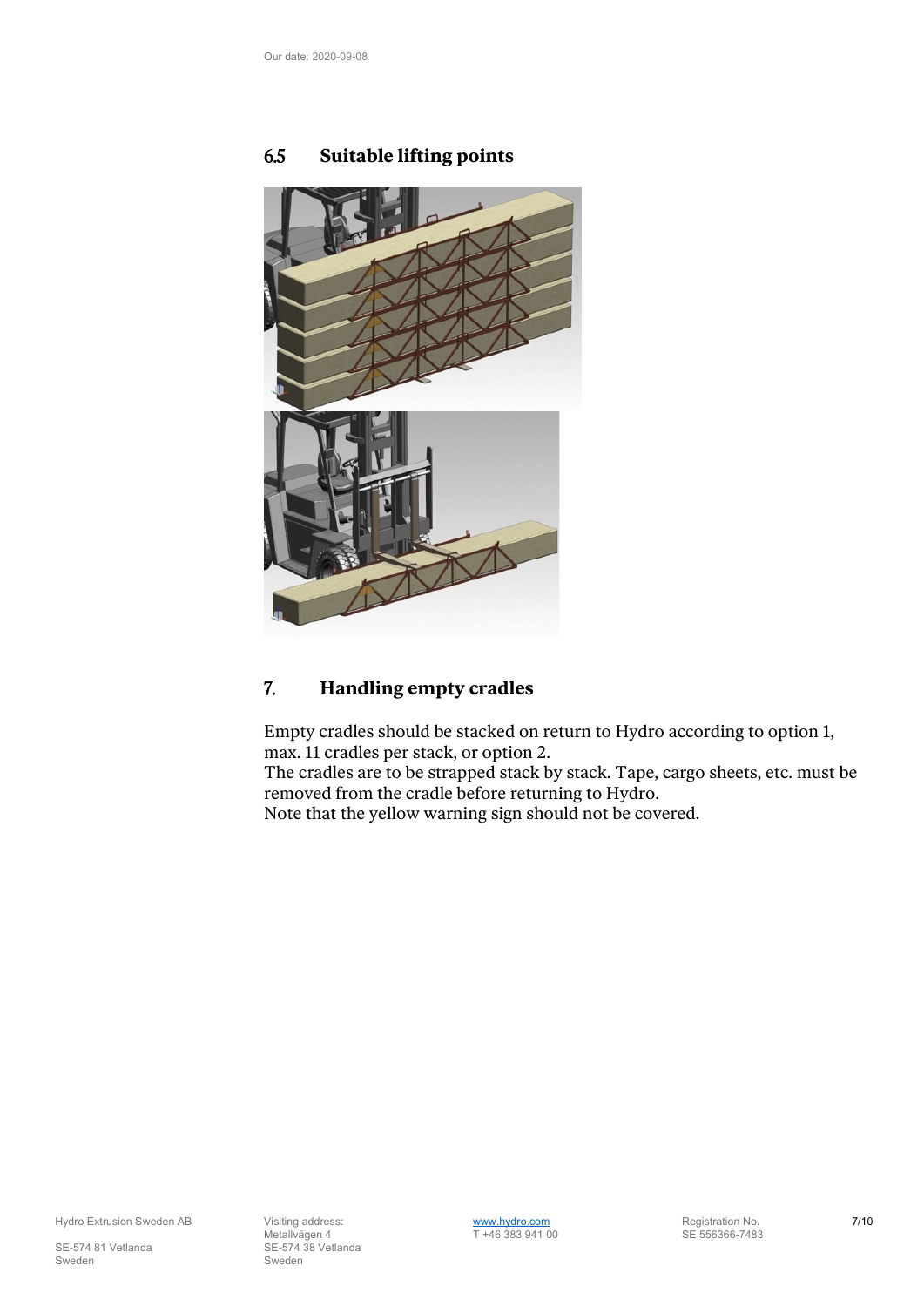



## <span id="page-7-0"></span>8. **Foam profiles**

To protect sensitive profile surfaces, U-profiles of Foam, "foam protection", are often used, see image



Foam profiles can be used several times and therefore we ask you to return them to Hydro Vetlanda. They are placed in pallets and collars or alternatively in sacks and returned in conjunction with cradle return.

SE-574 81 Vetlanda SE-574 38 Vetlanda Sweden Sweden Sweden Sweden Sweden Sweden Sweden Sweden Sweden Sweden Sweden Sweden Sweden Sweden Sweden Sweden

Hydro Extrusion Sweden AB Visiting address:<br>Metallvägen 4 1982 Metallvägen 4 1983 941 00 SE 556366-7483 Metallvägen 4 T +46 383 941 00 SE 556366-7483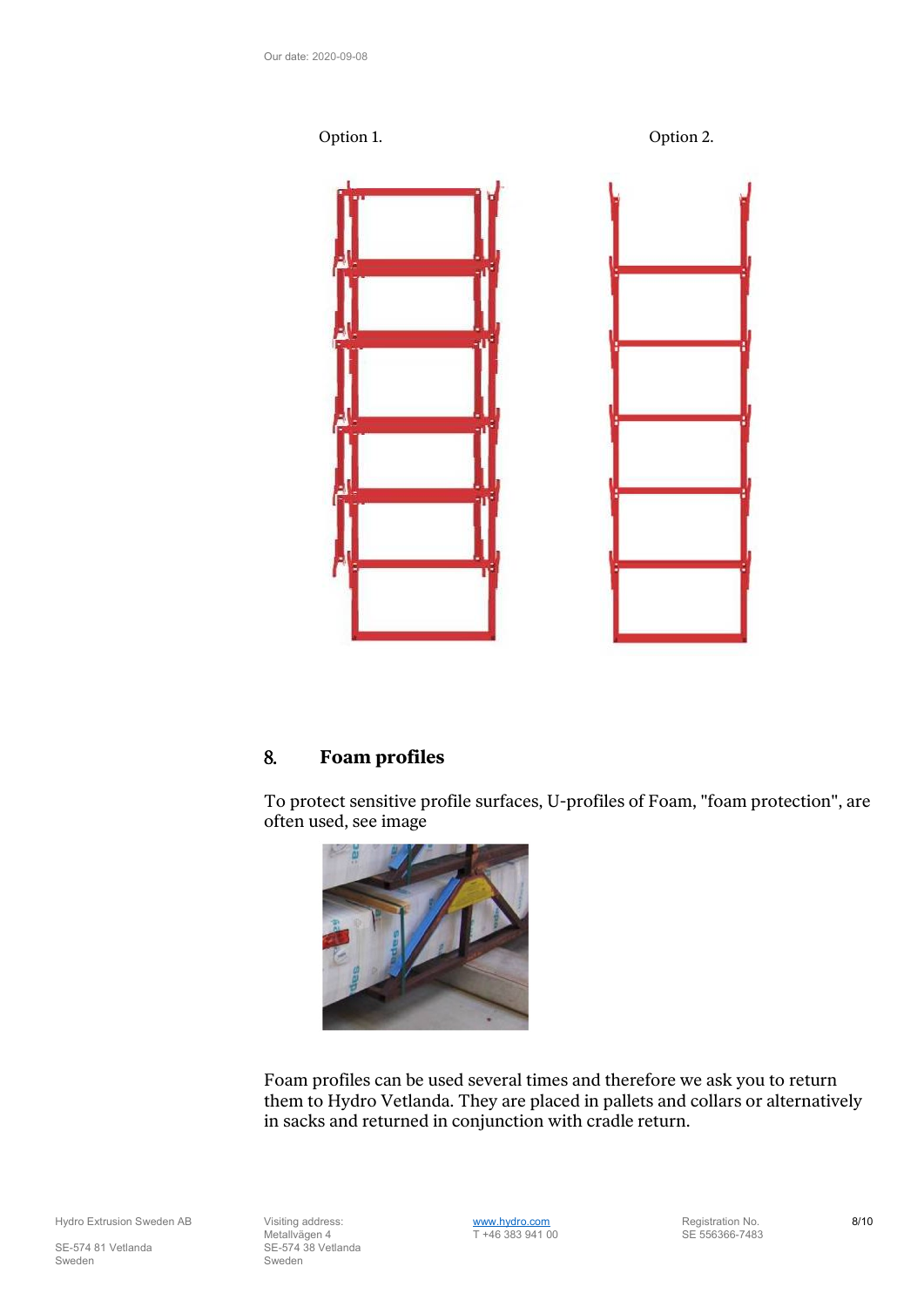# <span id="page-8-0"></span>9. **Returning empty cradles and foam profiles**

Return of packaging must be made to Hydro Extrusion Sweden AB to one of the addresses below.

The address is also shown on your delivery note under the header Weight (gross / net) volume marking.

Return site is chosen depending on your geographical distance to either Vetlanda or Finspång.

Adress option 1:

Hydro Extrusion Sweden AB Central Godsmottagning Produktion Aluminiumvägen SE-574 38 Vetlanda.

Adress option 2:

Hydro Extrusion Sweden AB Godsmottagning Produktion Myrkärrsvägen 1 SE-612 81 Finspång

#### **Return of empty cradles**

Return of empty cradles is taken care of and paid for by the customer.

#### <span id="page-8-1"></span>10. **Internal distribution of cradles.**

Cradles for production are ordered by all factories from Vetlanda's goods reception. A permanently changed need for cradles within a production section must be communicated to the supervisor at the goods reception in Vetlanda.

Hydro aims to direct larger return flows of empty cradles directly to the producing factory. This takes into account the current level of production and short transport, in order to reduce costs and environmental impact. Coordinating this activity is the supervisor at the goods reception in Vetlanda.

The supervisor at the goods reception in Vetlanda is responsible for carrying out an inventory of Hydro's cradle holdings.

The supervisor at the goods reception in Vetlanda is also responsible for ordering new cradles from Hydro's supplier after approval from the Cradle Manager (technician in the Engineering Department).

#### <span id="page-8-2"></span>11. Distribution of Hydro manual for transport cradles

The manual can be found in Hydro's Quality Management System and on Hydro's website www.hydro.com.

The person responsible for the cradle manual decides which external partners who need to be contacted in case of changes.